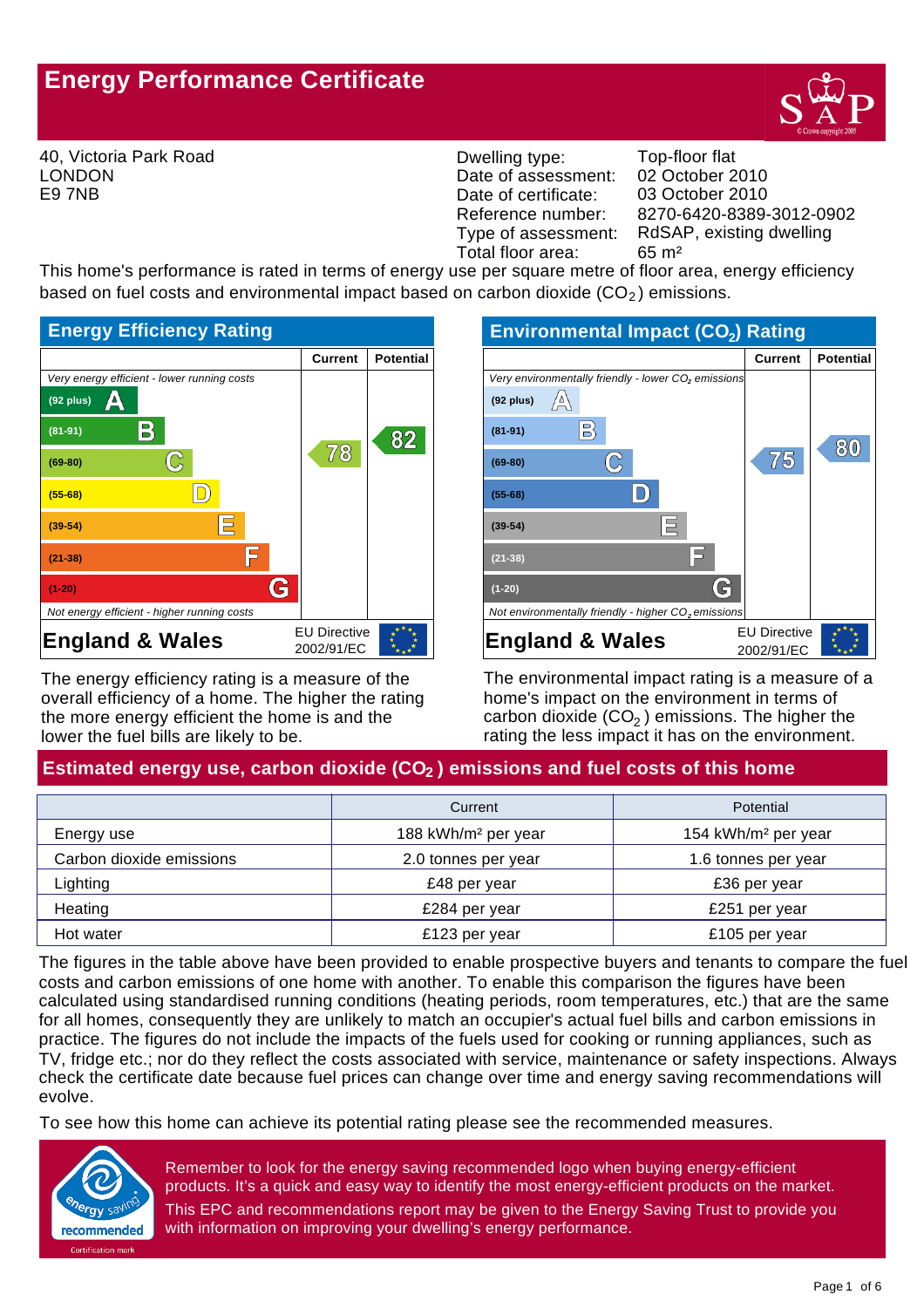## **About this document**

The Energy Performance Certificate for this dwelling was produced following an energy assessment undertaken by a qualified assessor, accredited by Northgate Information Solutions, to a scheme authorised by the Government. This certificate was produced using the RdSAP 2005 assessment methodology and has been produced under the Energy Performance of Buildings (Certificates and Inspections) (England and Wales) Regulations 2007 as amended. A copy of the certificate has been lodged on a national register.

| Assessor's accreditation number: | NGIS801605                                      |
|----------------------------------|-------------------------------------------------|
| Assessor's name:                 | <b>Nick Walton</b>                              |
| Company name/trading name:       | East London HIPs                                |
| Address:                         | 169 Ashville Road, Leytonstone, London, E11 4DX |
| Phone number:                    | 02085397349                                     |
| Fax number:                      | 0                                               |
| E-mail address:                  | eastlondonhips@yahoo.co.uk                      |

### **If you have a complaint or wish to confirm that the certificate is genuine**

Details of the assessor and the relevant accreditation scheme are as above. You can get contact details of the accreditation scheme from their website at http://www.northgate-dea.co.uk/ together with details of their procedures for confirming authenticity of a certificate and for making a complaint.

# **About the building's performance ratings**

Related party disclosure: No related party

The ratings on the certificate provide a measure of the building's overall energy efficiency and its environmental impact, calculated in accordance with a national methodology that takes into account factors such as insulation, heating and hot water systems, ventilation and fuels used. The average Energy Efficiency Rating for a dwelling in England and Wales is band E (rating 46).

Not all buildings are used in the same way, so energy ratings use 'standard occupancy' assumptions which may be different from the specific way you use your home. Different methods of calculation are used for homes and for other buildings. Details can be found at www.communities.gov.uk/epbd.

Buildings that are more energy efficient use less energy, save money and help protect the environment. A building with a rating of 100 would cost almost nothing to heat and light and would cause almost no carbon emissions. The potential ratings on the certificate describe how close this building could get to 100 if all the cost effective recommended improvements were implemented.

### **About the impact of buildings on the environment**

One of the biggest contributors to global warming is carbon dioxide. The way we use energy in buildings causes emissions of carbon. The energy we use for heating, lighting and power in homes produces over a quarter of the UK's carbon dioxide emissions and other buildings produce a further one-sixth.

The average household causes about 6 tonnes of carbon dioxide every year. Adopting the recommendations in this report can reduce and protect the environment. You could reduce emissions even more by switching to renewable energy sources. In addition there are many simple everyday measures that will save money, improve comfort and reduce the impact on the environment. Some examples are given at the end of this report.

#### **Visit the Department for Communities and Local Government website at www.communities.gov.uk/epbd to:**

- Find how to confirm the authenticity of an energy performance certificate
- Find how to make a complaint about a certificate or the assessor who produced it
- Learn more about the national register where this certificate has been lodged the Department is the controller of the data on the register for Data Protection Act 1998 purposes
- Learn more about energy efficiency and reducing energy consumption

Further information about Energy Performance Certificates can be found under Frequently Asked Questions at www.epcregister.com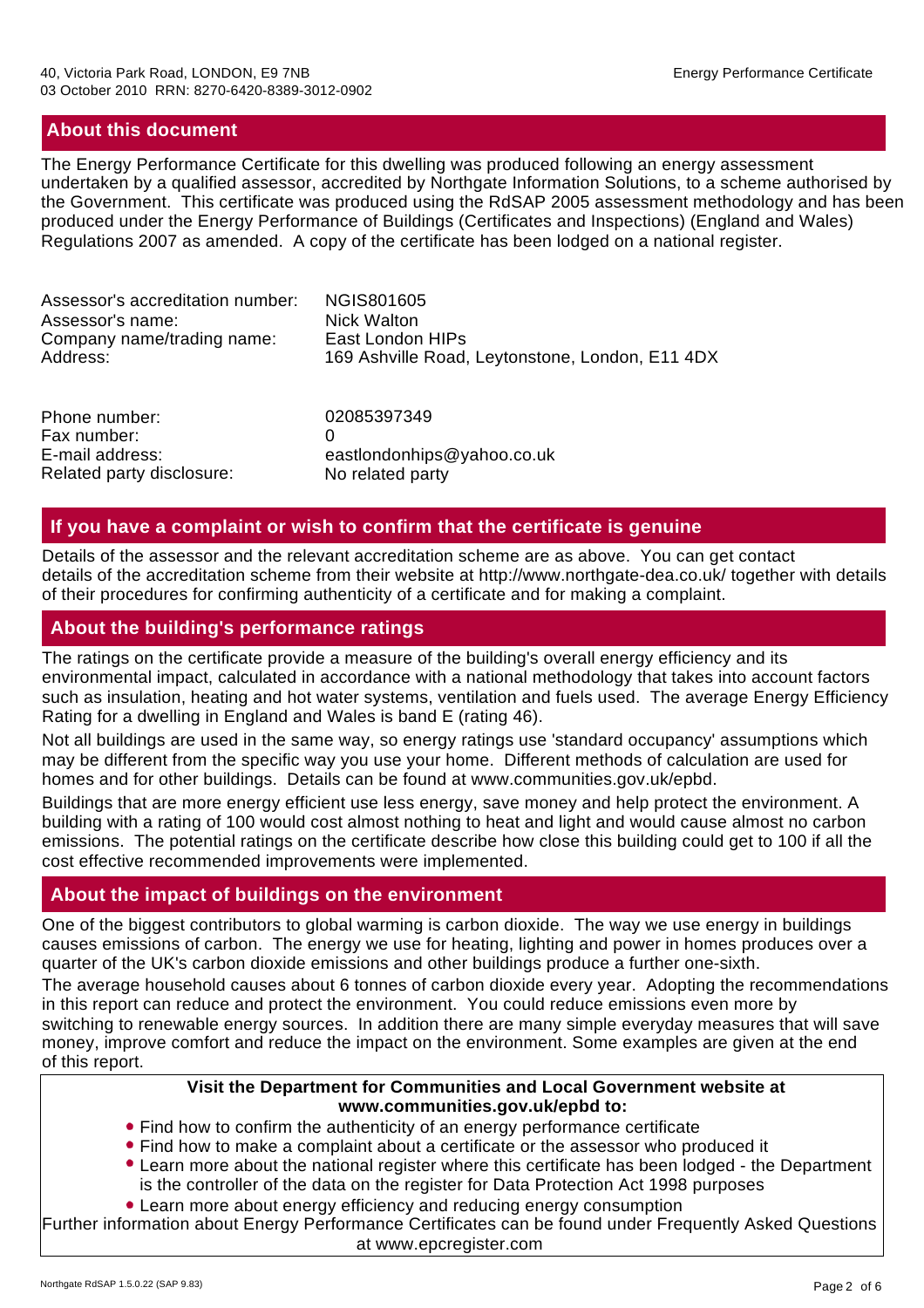# **Recommended measures to improve this home's energy performance**

40, Victoria Park Road LONDON E9 7NB

Date of certificate: 03 October 2010 Reference number: 8270-6420-8389-3012-0902

# **Summary of this home's energy performance related features**

The table below gives an assessment of the key individual elements that have an impact on this home's energy and environmental performance. Each element is assessed by the national calculation methodology against the following scale: Very poor / Poor / Average / Good / Very good. The assessment does not take into consideration the physical condition of any element. 'Assumed' means that the insulation could not be inspected and an assumption has been made in the methodology based on age and type of construction.

| Element                                                | Description                                 | Current performance      |               |
|--------------------------------------------------------|---------------------------------------------|--------------------------|---------------|
|                                                        |                                             | <b>Energy Efficiency</b> | Environmental |
| Walls                                                  | Cavity wall, as built, insulated (assumed)  | Good                     | Good          |
| Roof                                                   | Pitched, 150 mm loft insulation             | Good                     | Good          |
| Floor                                                  | (other premises below)                      |                          |               |
| Windows                                                | Partial secondary glazing                   | Poor                     | Poor          |
| Main heating                                           | Boiler and radiators, mains gas             | Good                     | Good          |
| Main heating controls                                  | Programmer, room thermostat and TRVs        | Good                     | Good          |
| Secondary heating                                      | None                                        |                          |               |
| Hot water                                              | From main system                            | Good                     | Good          |
| Lighting                                               | Low energy lighting in 66% of fixed outlets | Good                     | Good          |
| <b>Current energy efficiency rating</b><br>C 78        |                                             |                          |               |
| Current environmental impact (CO <sub>2</sub> ) rating |                                             | C 75                     |               |

#### **Low and zero carbon energy sources**

None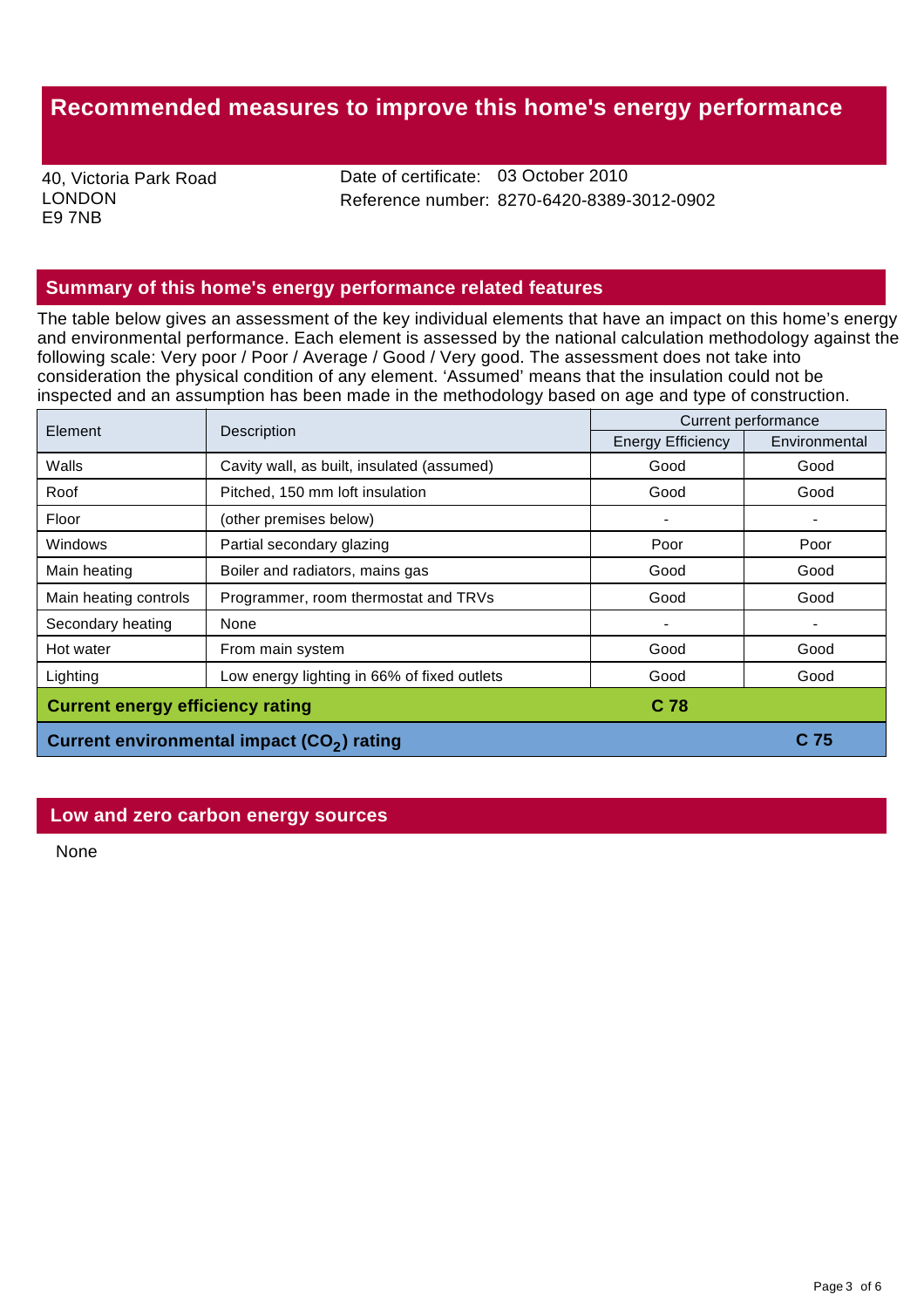#### **Recommendations**

The measures below are cost effective. The performance ratings after improvement listed below are cumulative, that is they assume the improvements have been installed in the order that they appear in the table.

| Lower cost measures (up to £500)                         | <b>Typical savings</b><br>per year | Performance ratings after improvement |                      |  |
|----------------------------------------------------------|------------------------------------|---------------------------------------|----------------------|--|
|                                                          |                                    | Energy efficiency                     | Environmental impact |  |
| Increase loft insulation to 270 mm                       | £16                                | C 79                                  | C 77                 |  |
| 2 Low energy lighting for all fixed outlets              | £10                                | C <sub>80</sub>                       | C 77                 |  |
| Sub-total                                                | £26                                |                                       |                      |  |
| <b>Higher cost measures</b>                              |                                    |                                       |                      |  |
| Replace boiler with new<br>3<br>condensing boiler        | £36                                | <b>B</b> 82                           | C <sub>80</sub>      |  |
| Total                                                    | £62                                |                                       |                      |  |
| <b>B</b> 82<br><b>Potential energy efficiency rating</b> |                                    |                                       |                      |  |
| Potential environmental impact (CO <sub>2</sub> ) rating |                                    |                                       | C <sub>80</sub>      |  |

## **Further measures to achieve even higher standards**

The further measures listed below should be considered in addition to those already specified if aiming for the highest possible standards for this home. However you should check the conditions in any covenants, planning conditions, warranties or sale contracts.

| 4 Replace single glazed windows with low-E<br>double glazing | £17 | <b>B</b> 83 | <b>B</b> 81 |
|--------------------------------------------------------------|-----|-------------|-------------|
| <b>Enhanced energy efficiency rating</b>                     |     | <b>B</b> 83 |             |
| Enhanced environmental impact (CO <sub>2</sub> ) rating      |     |             | <b>B</b> 81 |

Improvements to the energy efficiency and environmental impact ratings will usually be in step with each other. However, they can sometimes diverge because reduced energy costs are not always accompanied by a reduction in carbon dioxide (CO<sub>2</sub>) emissions.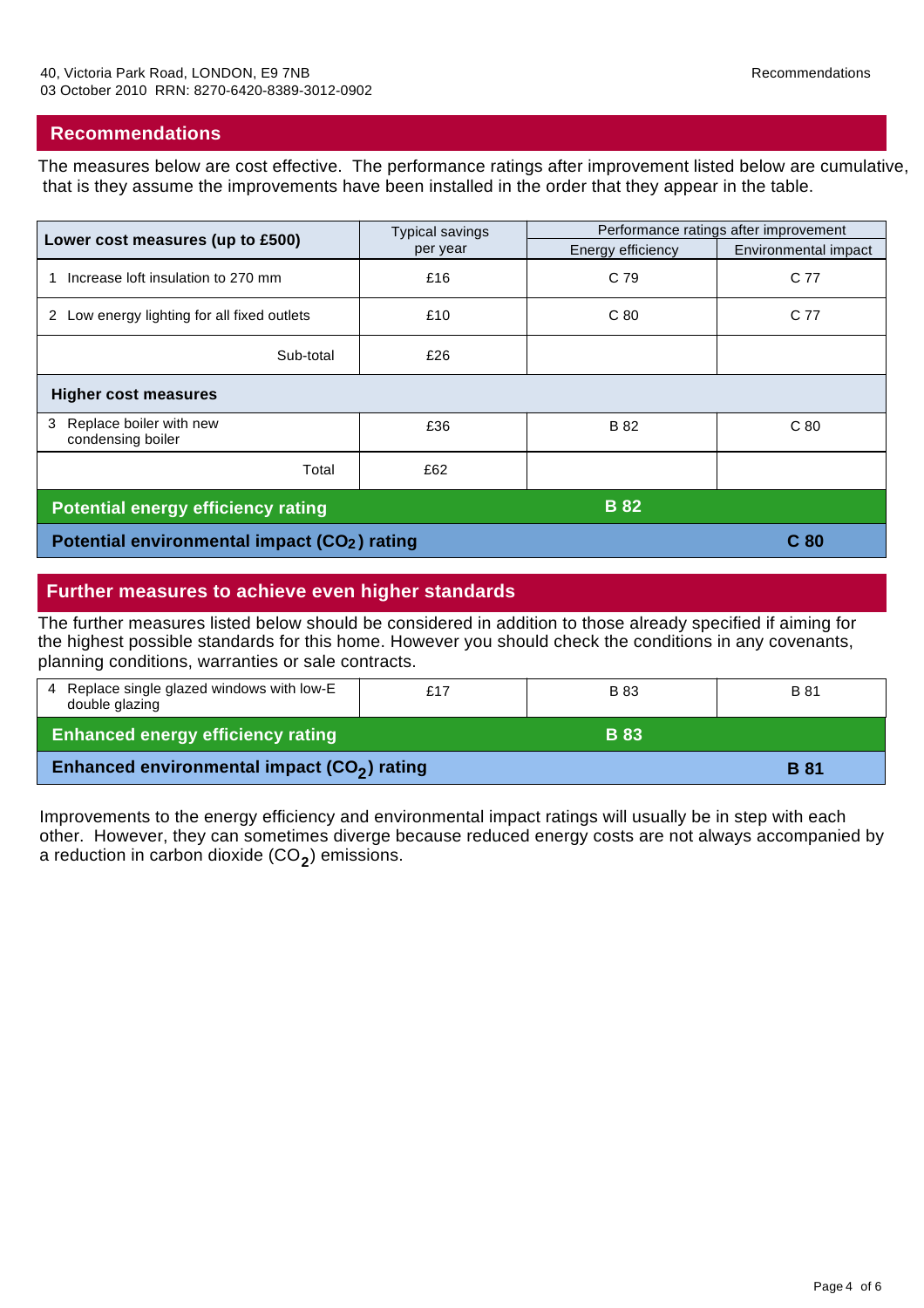# **About the cost effective measures to improve this home's performance ratings**

If you are a tenant, before undertaking any work you should check the terms of your lease and obtain approval from your landlord if the lease either requires it, or makes no express provision for such work.

#### **Lower cost measures (typically up to £500 each)**

These measures are relatively inexpensive to install and are worth tackling first. Some of them may be installed as DIY projects. DIY is not always straightforward, and sometimes there are health and safety risks, so take advice before carrying out DIY improvements.

#### **1 Loft insulation**

Loft insulation laid in the loft space or between roof rafters to a depth of at least 270 mm will significantly reduce heat loss through the roof; this will improve levels of comfort, reduce energy use and lower fuel bills. Insulation should not be placed below any cold water storage tank, any such tank should also be insulated on its sides and top, and there should be boarding on battens over the insulation to provide safe access between the loft hatch and the cold water tank. The insulation can be installed by professional contractors but also by a capable DIY enthusiast. Loose granules may be used instead of insulation quilt; this form of loft insulation can be blown into place and can be useful where access is difficult. The loft space must have adequate ventilation to prevent dampness; seek advice about this if unsure. Further information about loft insulation and details of local contractors can be obtained from the National Insulation Association (www.nationalinsulationassociation.org.uk).

#### **2 Low energy lighting**

Replacement of traditional light bulbs with energy saving recommended ones will reduce lighting costs over the lifetime of the bulb, and they last up to 12 times longer than ordinary light bulbs. Also consider selecting low energy light fittings when redecorating; contact the Lighting Association for your nearest stockist of Domestic Energy Efficient Lighting Scheme fittings.

### **Higher cost measures (typically over £500 each)**

#### **3 New condensing boiler**

A condensing boiler is capable of much higher efficiencies than other types of boiler, meaning it will burn less fuel to heat this property. This improvement is most appropriate when the existing central heating boiler needs repair or replacement, but there may be exceptional circumstances making this impractical. Condensing boilers need a drain for the condensate which limits their location; remember this when considering remodelling the room containing the existing boiler even if the latter is to be retained for the time being (for example a kitchen makeover). Building Regulations apply to this work, so your local authority building control department should be informed, unless the installer is registered with a competent persons scheme<sup>1</sup>, and can therefore self-certify the work for Building Regulation compliance. Ask a qualified heating engineer to explain the options.

# **About the further measures to achieve even higher standards**

Further measures that could deliver even higher standards for this home. You should check the conditions in any covenants, planning conditions, warranties or sale contracts before undertaking any of these measures. If you are a tenant, before undertaking any work you should check the terms of your lease and obtain approval from your landlord if the lease either requires it, or makes no express provision for such work.

### **4 Double glazing**

Double glazing is the term given to a system where two panes of glass are made up into a sealed unit. Replacing existing single-glazed windows with double glazing will improve comfort in the home by reducing draughts and cold spots near windows. Double-glazed windows may also reduce noise, improve security and combat problems with condensation. Building Regulations apply to this work, so either use a contractor who is registered with a competent persons scheme<sup>1</sup> or obtain advice from your local authority building control department.